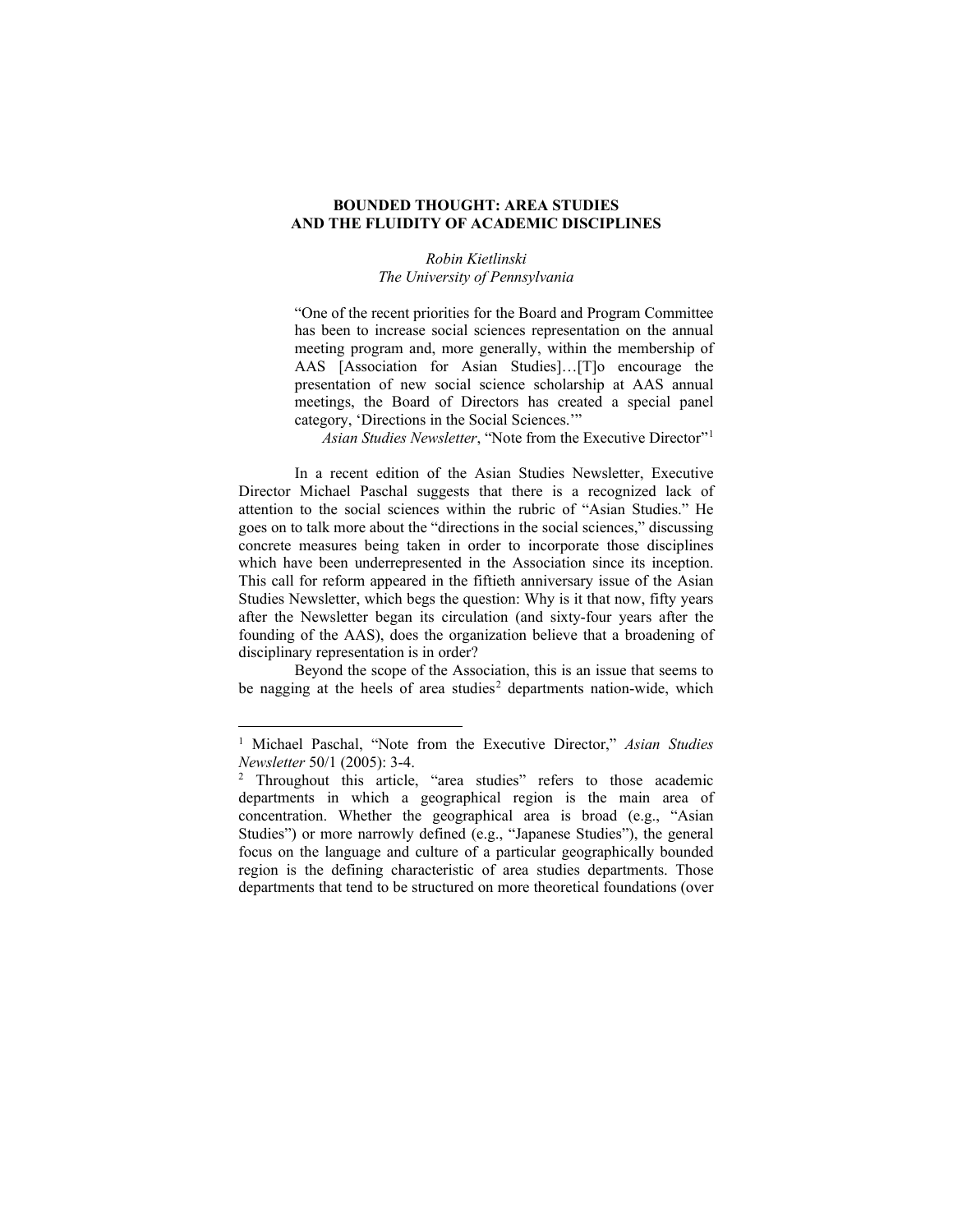find themselves in a somewhat precarious situation – usually falling within the humanities, but often incorporating history classes and other social sciences among their course offerings. Often wanting to expand the reach of their research boundaries while still trying to maintain the integrity and coherence of the department can lead to a kind of identity crisis which does not affect the majority of other academic disciplines. The jackets of books produced from area studies departments have gone from being labeled as works of "Asian Studies" to being labeled as "Asian Studies/History" to "Asian Studies/History/Women's Studies" and so forth, which reflects an increasing amount of disciplinary overlap and interaction that is taking place. The complicated and controversial issues of shifting roles and disciplinary overlap within area studies departments in contemporary academic institutions comprise the main subject matter for Miyoshi and Harootunian's edited volume, *Learning Places: The Afterlives of Area Studies*.

This article will attempt a close and critical examination of the arguments in this book, bolstered (and contested) by the personal narratives of others within area studies, in order to provide a well-rounded perspective on the ways in which contemporary academic disciplines have been defined, sustained, and challenged. My hope is to draw attention to sometimes overlooked issues of disciplinary boundaries within a field of study that is overtly concerned with geographical boundaries.

Masao Miyoshi begins his article, "Ivory Tower in Escrow," the first in the book, with the foreboding statement: "Higher education is undergoing a rapid sea change. Everyone knows and senses it, but few try to comprehend its scope or imagine its future."[3](#page-1-0) The change to which Miyoshi refers is in the relationship between universities and industry, what he calls the "corporatization of the university,"[4](#page-1-1) and it is within this change that he believes a simultaneous "bankruptcy of the humanities"<sup>[5](#page-1-2)</sup> is occurring. He focuses on the postwar phenomenon of the gradual shift away

geographic regions) are referred to as "conventional disciplines" if not by their proper names (e.g., anthropology, political science, etc.).

<span id="page-1-0"></span><sup>&</sup>lt;sup>3</sup> Masao Miyoshi, "Ivory Tower in Escrow," in H.D. Harootunian and Masao Miyoshi, eds., *Learning Places: The Afterlives of Area Studies* (Durham, NC: Duke University Press, 2002), p. 19.

<sup>4</sup> Ibid.*,* p. 38.

<span id="page-1-2"></span><span id="page-1-1"></span> $<sup>5</sup>$  Ibid., p. 14.</sup>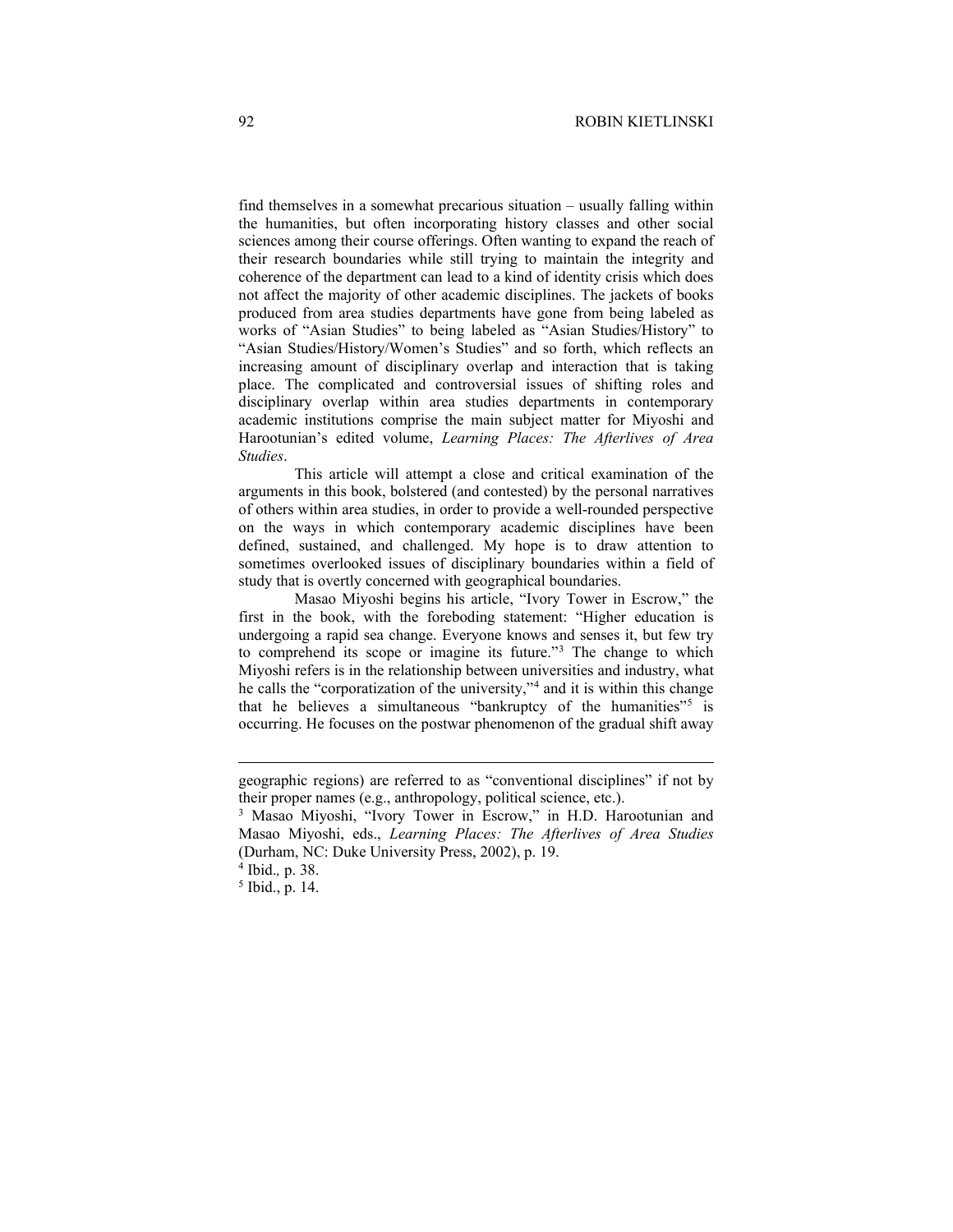from ideas of universality and totality towards the ideal of diversity in academic thought.

While Miyoshi sees the merit in this ideological shift, he also sees a correlated and potentially dangerous shift taking place towards the commodification of learning in today's rapidly globalizing economy. Referencing the shifting socio-political scenes of the twentieth century, Miyoshi discusses the major corresponding shifts in intellectual hegemony. From Sartre's humanism, universality, and collectivism to Lévi-Strauss' abandonment of these ideals, the stages paving the road to poststructuralism are laid out in order to explain the forces that have shaped the present-day ideological rejection of essentialism and collectivism.

The socio-political changes that went hand-in-hand with this ideological shift stemmed from the increased diversification of the global community. Because of the rise in globalization and border-crossing among individuals, Miyoshi warns that "multiculturalism is the urgent issue both of pedagogy and political economy in the university in the United States."[6](#page-2-0) He clearly acknowledges the need for social equalization and the inclusion of "marginals," but also believes that the paradigm of multiculturalism is promoting more than social equality and acceptance. He explains:

> The principles of diversity and plurality demand that one's own ethnicity or identity be deemed to be no more than just one among many. If this requirement of equal limitation and discipline were accepted by all members of the "global community," multiculturalism would make great strides toward the realization of a fair and just human community. Self-restriction, however, is seldom practiced for the betterment of general and abstract human welfare – especially when it involves material discipline and sacrifice for the parties involved.<sup>[7](#page-2-1)</sup>

The connection made between these multiculturalist ideals and the academic institution is through the resultant diversification of identity politics among scholars – Miyoshi asserts that dispute and disagreement have become the norm within departments, and that "agreement is ipso

<span id="page-2-0"></span> $6$  Ibid., p. 43.

<span id="page-2-1"></span><sup>7</sup> Ibid., p. 44.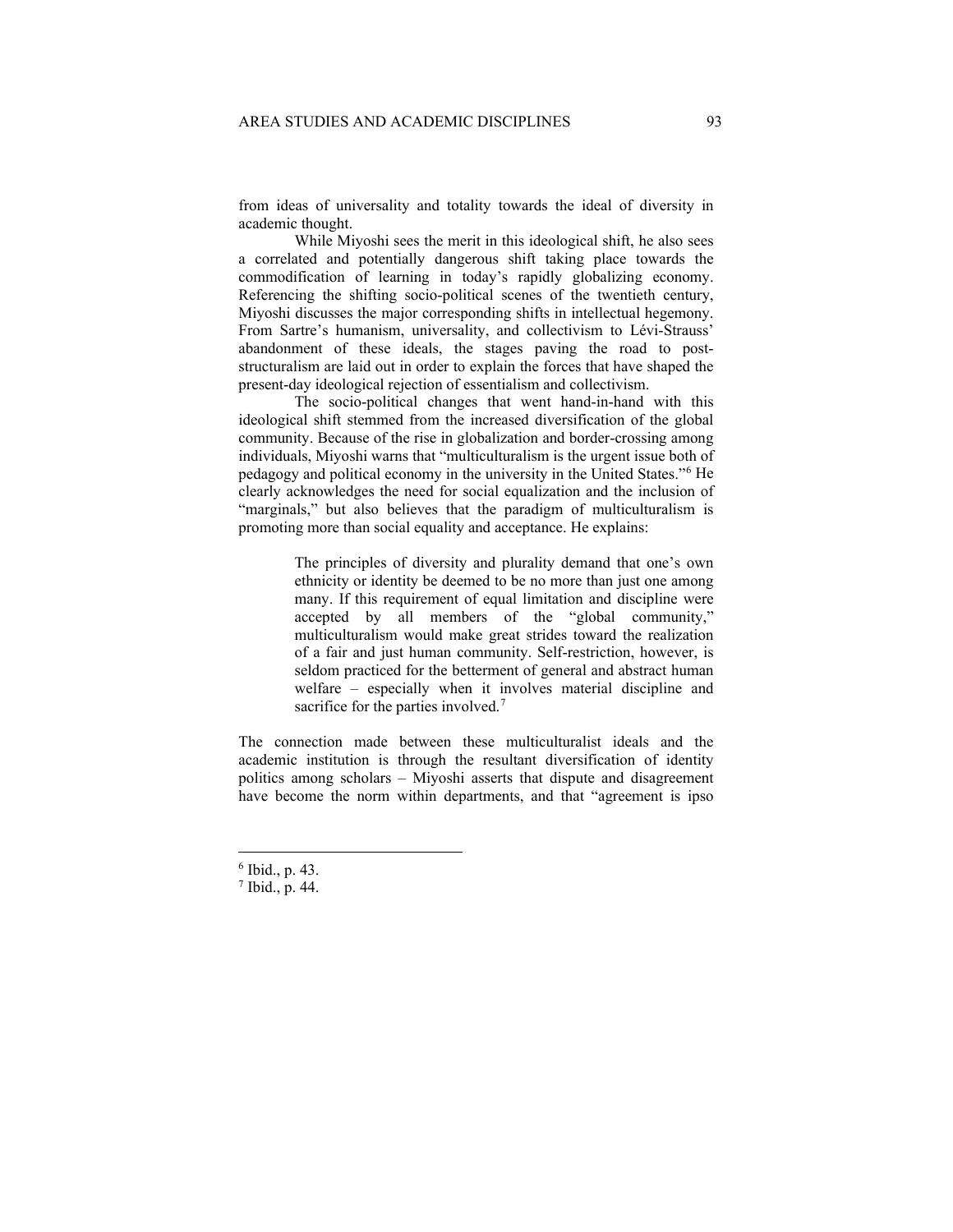facto suspect and unwanted."[8](#page-3-0) He points out how various individual factions, be it feminists, Marxists, conventional disciplinary scholars, lessconventional interdisciplinary scholars, novelists, or formalists all believe that their own method is superior to all others. This often irreconcilable internal disagreement, coupled with the problem of faculty members having their own professional agendas to attend to, has led Miyoshi to fear that humanities departments are being placed in a state of academic bankruptcy – presumed to be incapable of handling themselves.

Miyoshi's claims and concerns are not unfounded. He has extensive data to back up his points regarding the corporatization of the university (or the "conversion of learning into intellectual property"), and a lengthy career within the academy so as to justify his claims about the declining state of the humanities. Paula Roberts, Assistant Director of the Center for East Asian Studies at the University of Pennsylvania, corroborates Miyoshi's fear of the marginalization of the humanities by pointing out the relatively meager funding available to their field. As part of her responsibility to acquire funds for the Center, Roberts has attended numerous meetings and conferences on the allocation of subsidies across the University. She recalls being surprised to hear that of all the government and private grants given annually to Penn, roughly ninety percent of the money goes to the medical school and the professional schools (including Engineering, Wharton, and Law).

Within the money that is allocated to the School of Arts and Sciences, around ninety percent goes to the "pure sciences" such as chemistry and physics.<sup>[9](#page-3-1)</sup> This means that about one percent of Penn's annual government and private foundation grants go directly to fund research in the humanities and social sciences. Even if the monetary amount is not meager,<sup>[10](#page-3-2)</sup> the minute fraction of overall money which the humanities ever sees certainly seems to support Miyoshi's claim that, "to all but those inside, much of humanities research may well look insubstantial, precious, and irrelevant, if not useless, harmless, and humorless."[11](#page-3-3)

<span id="page-3-1"></span><span id="page-3-0"></span> $^8$  Ibid., p. 46.<br> $^9$  Paula Roberts, Personal interview, April 27, 2005.

<span id="page-3-2"></span> $10$  This is similar to the case of Japan's massive military expenditures, which are often stealthily cited as "only one percent of the nation's GDP."

<span id="page-3-3"></span><sup>&</sup>lt;sup>11</sup> Masao Miyoshi, "Ivory Tower in Escrow," p. 48.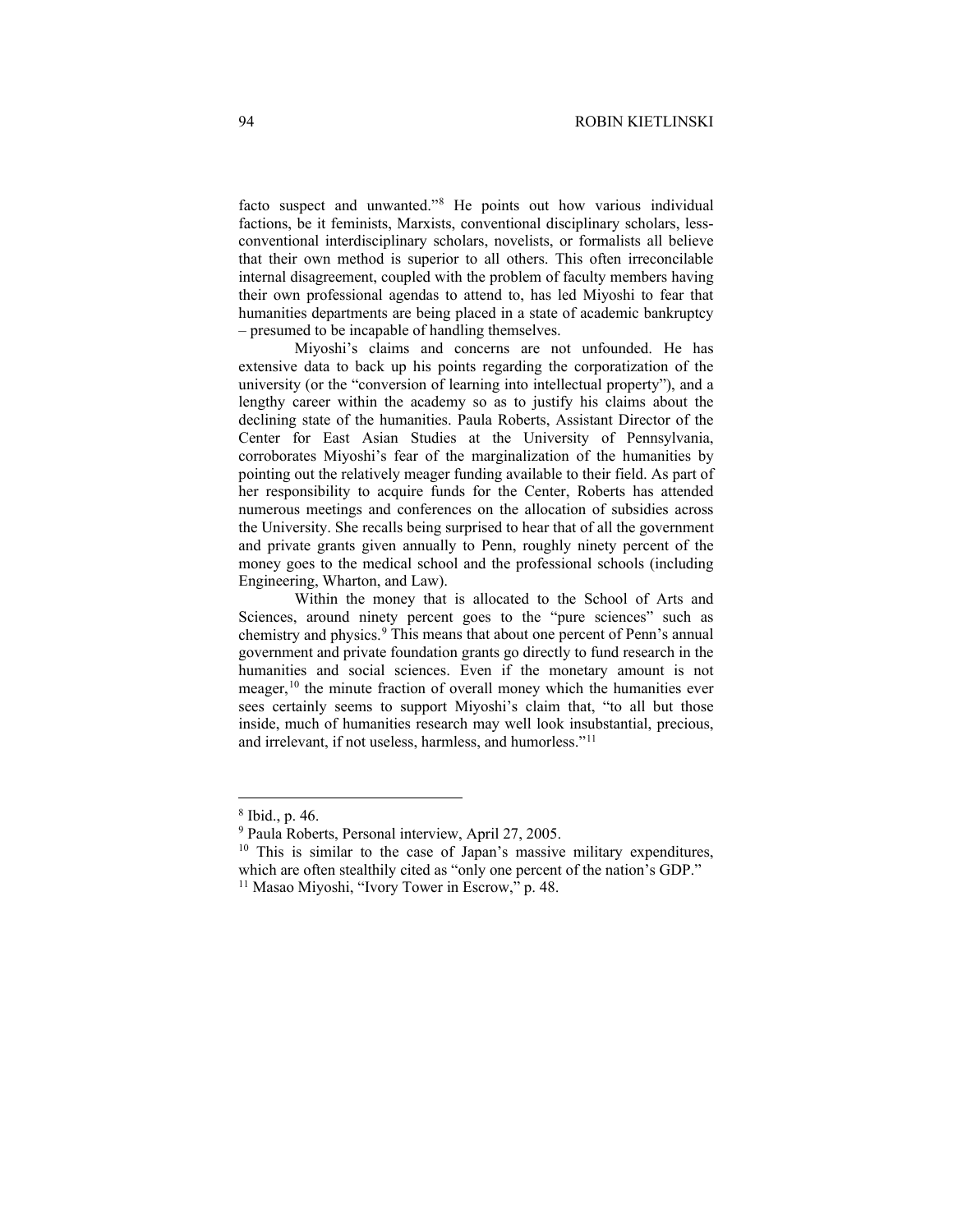Miyoshi's ultimate advice is for academics in the humanities to "restore the public rigor of the metanarratives,"<sup>[12](#page-4-0)</sup> and to abort attempts to keep track of any one particular area, nation, race, age, gender, or culture. He provides convincing arguments that a continuation of the unbridled rivalry that exists between academic factions will result in further isolation and ill-defined scholarship, which will, in turn, do nothing to combat the corporatization of the university. However, beyond the acknowledgement that humanities research is regarded by some on the outside as being irrelevant and useless, he does not convincingly differentiate between humanities research and, say, social science research, which is also seen by some on the outside as lacking in practical value. The "academic bankruptcy" arising from the instability and lack of coherence of ideologically opposed factions within departments should ostensibly be occurring across the institution, and yet Miyoshi inexplicably focuses on the humanities as the site of a particularly acute crisis.

Furthermore, given that his article appears in a book sub-titled *The Afterlives of Area Studies*, it is somewhat surprising that Miyoshi makes no direct mention of area studies programs. Instead, his focus is on the academic institutions that house these departments. While his reasons for focusing on the larger institution of academia in the context of area studies programs are clear, the outcome of starting a book on area studies with this broad-sweeping article is that "area studies" becomes conflated with "humanities" which becomes conflated with "academic institutions." While these entities overlap in certain important ways, the differences between them are key to understanding what is meant by a "crisis in area studies" (i.e., the overarching theme of the book). How does the alleged deterioration of the humanities as a result of university corporatization pointed out by Miyoshi relate to a deterioration that may (or may not) be occurring in area studies departments? While Miyoshi does not broach this topic, many of the other contributors to the volume suggest ways in which area studies fits into the larger structures of "humanities" and "academic institutions."

Rey Chow's article, for example, complements Miyoshi's by providing a clearer breakdown of where precisely the supposed "crisis" resides with respect to area and cultural studies. Like Miyoshi, she seeks to "restore the public rigor of the metanarratives" in order to "overturn

<span id="page-4-0"></span><sup>12</sup> Ibid., p. 49.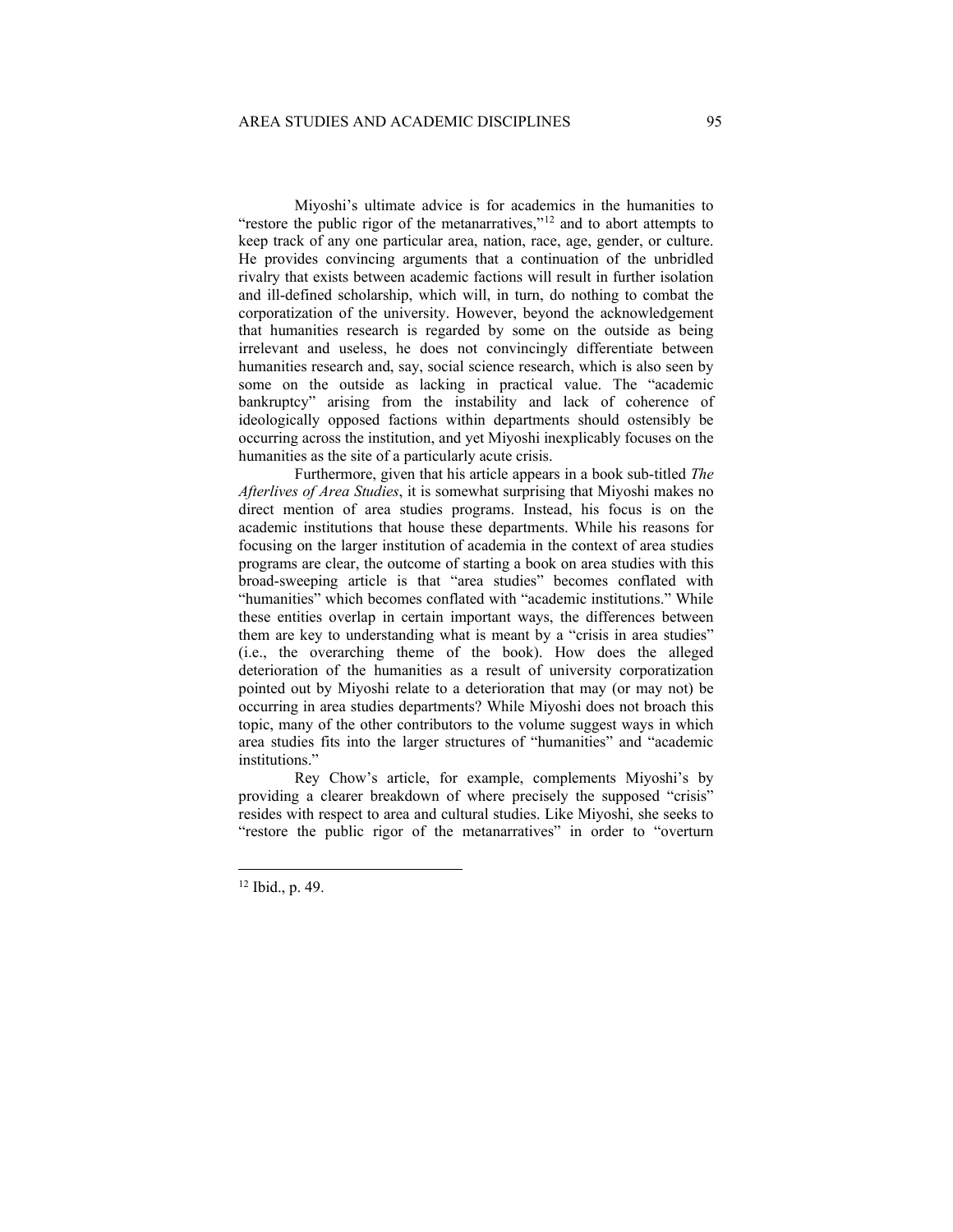existing boundaries of knowledge production that, in fact, continue to define and dictate their own discourses."[13](#page-5-0) Unlike Miyoshi, though, Chow has a far more optimistic outlook on the future of the humanities, which provides an insightful counterpoint to Miyoshi's point on the "bankruptcy of the humanities." In her piece, "Theory, Area Studies, Cultural Studies: Issues of Pedagogy in Multiculturalism," Chow draws parallels between the reaction to "theory studies" of the 1960s and 70s and the reaction to "cultural studies" today, in an attempt to defend cultural studies as a legitimate field.

In the '60s and '70s, she explains, critics of theory, particularly literary theory, argued that it introduced issues that were not about literature, but rather about philosophy, sociology, and other areas that fell outside "the intrinsic qualities of literature itself."[14](#page-5-1) She carefully traces the similarities between theory and cultural studies, first pointing out four types of analysis that have developed and have had a great impact on discussions within North American cultural studies programs.<sup>[15](#page-5-2)</sup> She explains that in a poststructural sense, these analyses collectively demonstrate cultural studies' close relation to "theory," in that both have the chief characteristic of needing to challenge the center of hegemonic systems of thinking and writing.<sup>[16](#page-5-3)</sup>

Of area studies, Chow says that they are similar to cultural studies<sup>[17](#page-5-4)</sup> in that they produce "specialists" who report to both the government and to the academic community about "other" civilizations and

<span id="page-5-0"></span><sup>13</sup> Rey Chow, "Theory, Area Studies, Cultural Studies: Issues of Pedagogy in Multiculturalism," in H.D. Harootunian and Masao Miyoshi, eds., *Learning Places*, p. 115.

<span id="page-5-1"></span><sup>14</sup> Ibid., p. 104.

<span id="page-5-2"></span><sup>&</sup>lt;sup>15</sup> These four types of analysis are: 1) critique of Orientalism (of Western representations of non-Western cultures); 2) investigations of subaltern identities; 3) minority discourses (the most prevalent and productive conceptual model in U.S. cultural studies); and 4) focus on "otherness" as the site of opposition.

<span id="page-5-3"></span><sup>16</sup> Ibid., p. 106.

<span id="page-5-4"></span><sup>&</sup>lt;sup>17</sup> Chow describes herself as "a literary and cultural theorist whose work straddles cultural studies and theory," so the emphasis in her article is on cultural studies more than area studies. Ibid., p. 104.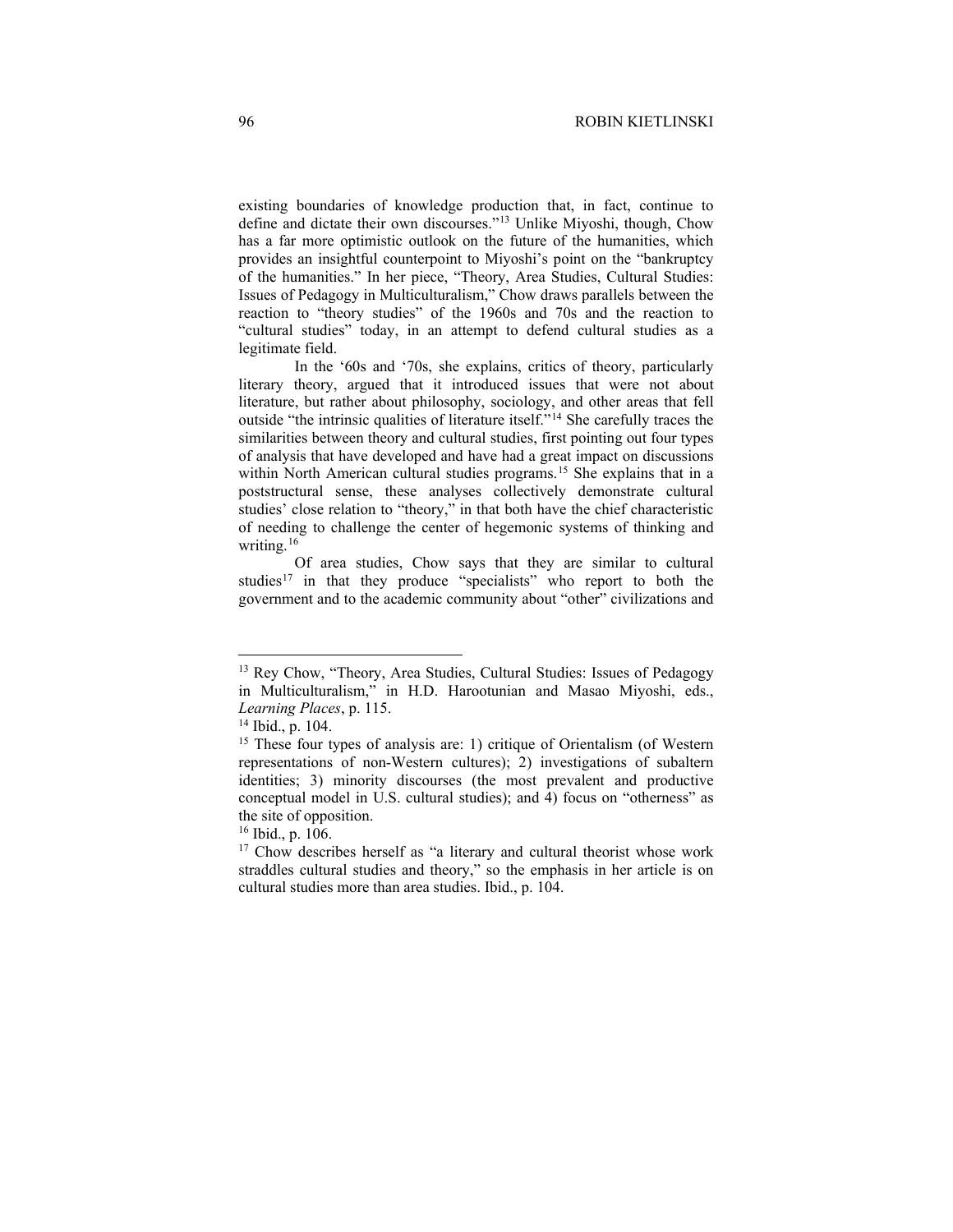"other" ways of life.<sup>[18](#page-6-0)</sup> This "otherness" has in turn become the object of investigation in cultural studies. Chow explains that although cultural studies as a discipline is relatively new, it is in fact just a "new name for certain well-established pedagogical practices." The problem that Chow sees with area studies, the "crisis" as it were, is that they tend to approach the study of "culture" in the name of cross-cultural understanding and scientific objectivity, which ultimately continues "to belie the racist underpinnings of the establishment itself."<sup>[19](#page-6-1)</sup> While clearly in favor of the critical engagement with theory that cultural studies demands over the (practically caricaturized) simplicity of area studies, G. Cameron Hurst III, Professor of Japanese and Korean Studies at the University of Pennsylvania, notes that work within area studies can be either pure theory or devoid of theory, but that the spectrum between these two extremes is huge.<sup>[20](#page-6-2)</sup> Chow's characterization of area studies, then, is ironically simplistic. However, her emphasis on the need to engage in critical theoretical inquiry in both area studies and cultural studies is well-founded and deserves consideration by those who choose to approach the study of a geographic area without utilizing theory.

Focusing on a different perceived shortcoming of area studies, Bernard Silberman's article, "The Disappearance of Modern Japan: Japan and Social Sciences," attempts an objective look at both the structure and the content of these programs from the perspective of a social scientist who has done extensive work on Japan. He writes, "In recent years…area studies have come under attack from several directions and appear to be in the process of dissolution."[21](#page-6-3) His justifications for this statement come from the higher-ups of the Social Science Research Council, who have announced programs that are "largely intended to replace the Foundation's support for area studies, as they are traditionally defined."<sup>[22](#page-6-4)</sup> As a professor of Japanese

<span id="page-6-0"></span><sup>18</sup> Ibid., p. 108.

<span id="page-6-1"></span><sup>&</sup>lt;sup>19</sup> Cultural studies on the other hand, she argues, "cannot similarly pretend that its tasks are innocent ones," Ibid., p. 108.

<span id="page-6-2"></span><sup>20</sup> Cameron Hurst, Personal interview, April 26, 2005.

<span id="page-6-3"></span><sup>&</sup>lt;sup>21</sup> Bernard Silberman, "The Disappearance of Modern Japan: Japan and Social Sciences," in H.D. Harootunian and Masao Miyoshi, eds., *Learning Places*, p. 303.

<span id="page-6-4"></span><sup>22</sup> Stanley J. Heginbotham, "Rethinking International Scholarship: The Challenge of Transition from the Cold War Era," *Items: Bulletin of the*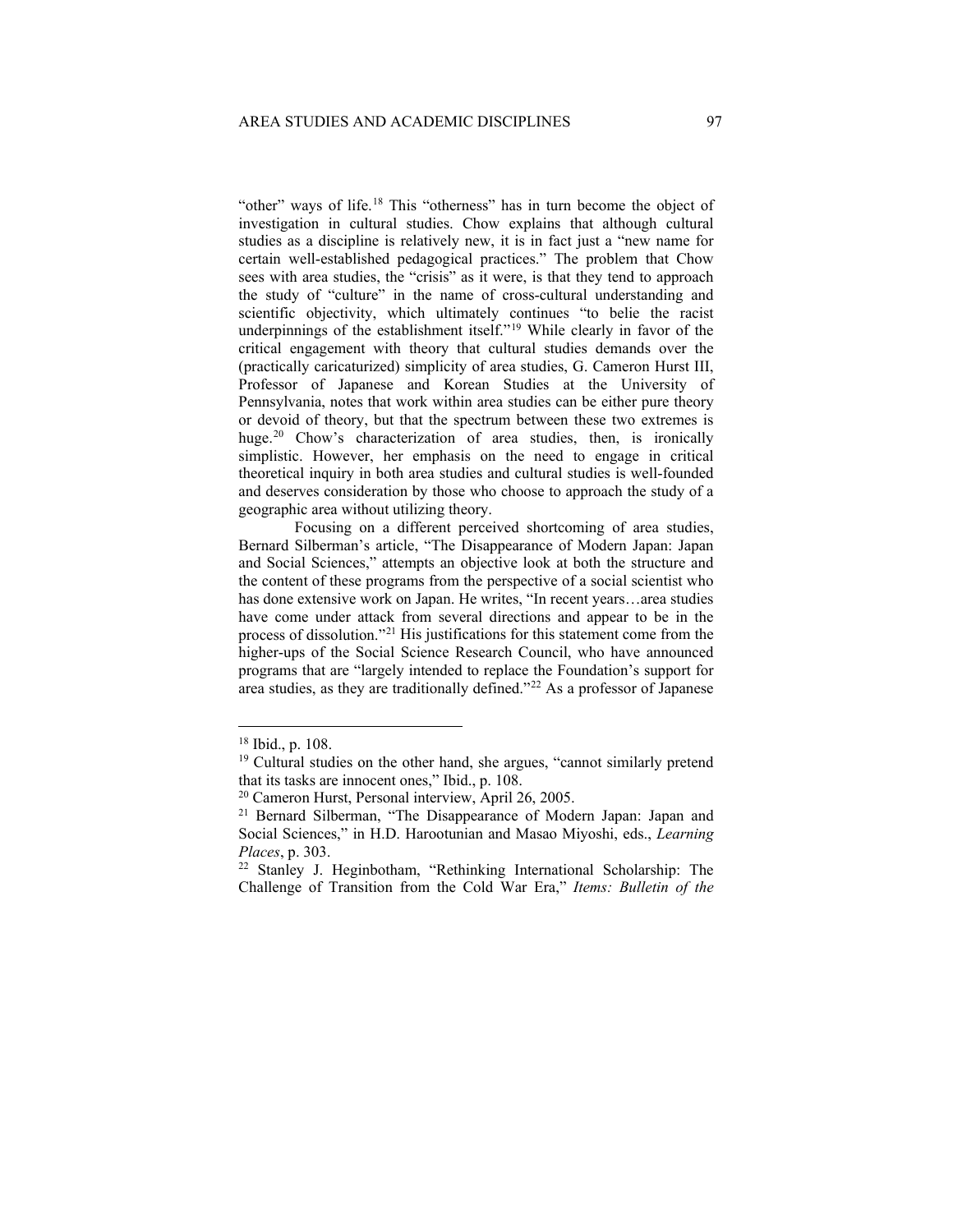political science (who is not part of his university's Department of East Asian Languages and Civilizations), he speaks from the vantage point of one who has a seemingly vested interest in retaining the study of Japanese social sciences in one form or another. His essay, as he states, "is an attempt to understand the increasing impatience of much of social science with the idea of societies such as Japan being the object of integrated holistic analysis – that is, as a *field*."[23](#page-7-0)

Touching on some of the same pragmatic points as Miyoshi, Silberman examines the role of fiscal interests in shaping academic disciplines. When university funds are low, he explains, the first departments to come under attack are generally those that are the least firmly anchored in departmental structures, such as area studies and cultural studies, because they are assumed to be inferior in terms of methodology and conceptual rigor. Importantly, though, he points out that the social sciences are arbitrary constructions that arose from "the eighteenth-century Enlightenment fascination with categorizing and the nineteenth and twentieth-century economic incentives and compulsion to draw professional boundaries."[24](#page-7-1) Thus, with respect to the relationship between funding and disciplinary "credibility," Silberman draws attention to the arbitrary nature of disciplines in an attempt to write off the issue of whether or not funding is contingent upon a department's utility in an academic and political sense. By "arbitrary boundaries," Silberman means that they are arbitrary in the sense that they could have been constructed otherwise. Intellectually, then, you can deconstruct boundaries. In real life, though, boundaries come to have a very significant meaning.

In a discussion about area studies with Hurst, this issue of arbitrary disciplinary boundaries came up several times. Having been in the field for well over thirty years, Hurst has seen significant changes in disciplinary definitions, as the social sciences have become progressively more theorydriven. He cites the example of James Morley, who was one of the leading political scientists of Japan in his time. Because his work was not highly theoretical, though, his "political science" scholarship reads more like the

*Social Science Research Council* 48/2-3 (June-Sept. 1994): 33-40. Quoted by Bernard Silberman, p. 303.<br><sup>23</sup> Bernard Silberman, "The Disappearance of Modern Japan," in H.D.

<span id="page-7-0"></span>Harootunian and Masao Miyoshi, eds., *Learning Places*, p. 304.

<span id="page-7-1"></span><sup>24</sup> Ibid.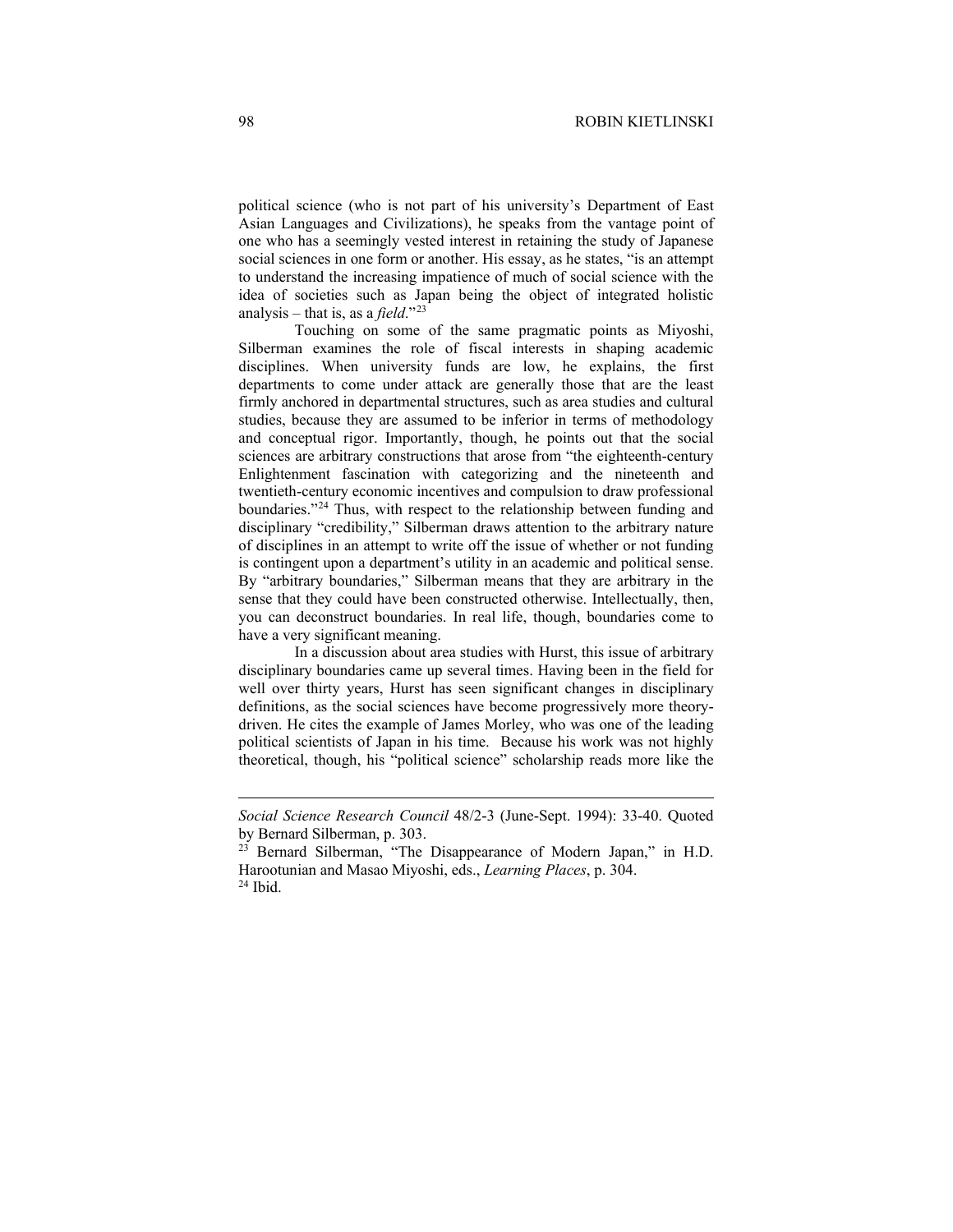"history" scholarship of today. Hurst has seen the disciplinary focus of his own field, history, change over the years as well. While history scholarship today is highly driven by theory, Hurst chose to enter the field partially because at the time it was *not* taught as a discipline in which some grandiose theoretical framework was necessary to analyze the information you gathered.[25](#page-8-0) 

The very fact that there is a repeated mention of the importance of theory in both *Learning Places* and discussions with area studies scholars deserves attention. While all the arguments allude to it, Chow's article is most explicit in addressing theory. She writes that for all the critics of area and cultural studies who claim those fields to be "untheoretical" and "empiricist," there are also critics of theory who claim it to be "elitist," "abstract," and "universalist."<sup>[26](#page-8-1)</sup> One of the problems that this dichotomy points out, though, is that there is no unified "theory" in scholarship, and that different definitions of theory prevail distinctly within each academic department. Therefore, to say that scholarship is or is not "theory-driven" is a subjective statement in and of itself, as the theory used in History departments, say, is bound to be different from that which is used in a Philosophy or an English department. One could even argue that the decision *not* to use conventional theory is itself theory-driven, as such a decision would presumably be motivated by a desire to present material in the most (theoretically) coherent possible way.

While Silberman points out the importance of theory in its capacity as being something that defines fundamentally arbitrary disciplinary boundaries, the bulk of his essay focuses on the more pragmatic facets of area studies programs. Like Silberman, Bruce Cumings looks at the utilitarian relationships between area studies programs, funding, and the U.S. government in his article, "Boundary Displacement: The State, the Foundations, and Area Studies during and after the Cold War." He writes, "It is now fair to say, based on the declassified evidence, that the American state and especially the intelligence elements in it shaped the entire field of postwar area studies, with the clearest and most direct impact on those regions of the world where communism was strongest: Russia,

<span id="page-8-0"></span><sup>25</sup> Cameron Hurst, Personal interview, April 26, 2005.

<span id="page-8-1"></span><sup>&</sup>lt;sup>26</sup> Bruce Cumings, "Boundary Displacement: The State, the Foundations, and Area Studies during and after the Cold War," in H.D. Harootunian and Masao Miyoshi, eds., *Learning Places*, p. 109.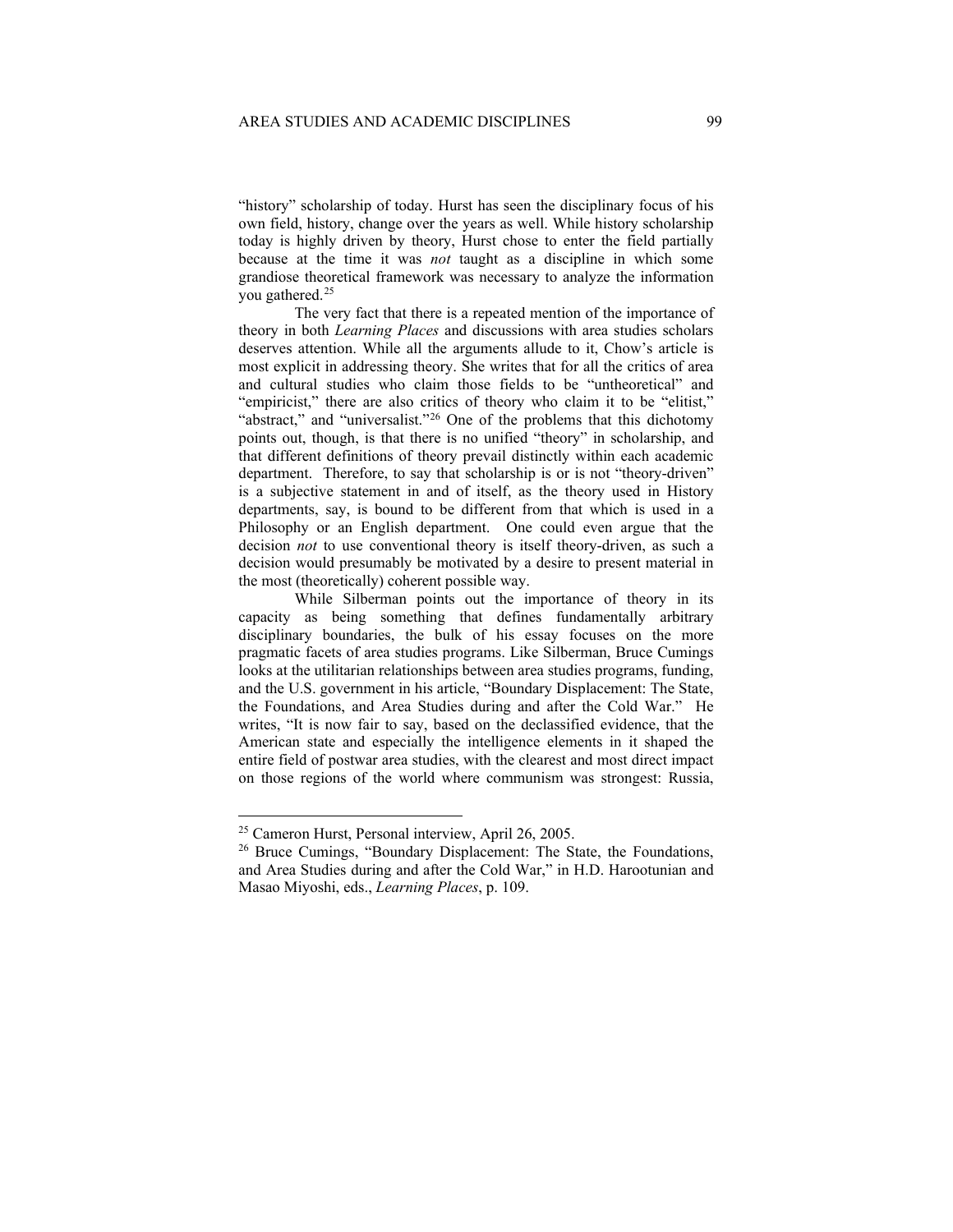Central and Eastern Europe, and East Asia."[27](#page-9-0) The end of the Cold War and the collapse of Western communism, he therefore implies, have threatened area studies programs and have brought to light the issue of the academy's relationship to the government. Because of this changing relationship, i.e., the government having less of a need to obtain information through academics who speak the language and understand the culture, Cumings points out that "the provisioners of [area studies'] ongoing funding are stingy."[28](#page-9-1)

Parts of Cumings' article reads like an exposé of the U.S. government's association over the years with academic institutions, as he argues that the ultimate force shaping area studies programs is economic and political power. As Hurst points out, though, the government is not attempting to conceal its link to academia or to coerce scholars into gathering intelligence to the extent that Cumings' article would have you believe it was. Government-funded programs such as National Security Education Program (NSEP) scholarships make the link between academia and the government very explicit, stating in the pamphlet:

> The NSEP encourages U.S. undergraduates to add an international component to their education, a feature that is becoming increasingly important in today's interdependent world. The NSEP aims to build a strong base of future leaders with expertise in critical areas…who have the international experience and language skills necessary for competitive performance and visionary leadership in the global arena….The NSEP enhances opportunities for its award recipients to gain federal employment. All recipients of NSEP awards are required to seek employment with a federal agency or office involved in national security affairs.<sup>[29](#page-9-2)</sup>

Therefore, while Cumings' point that the flow of funding may be less directed towards area studies programs than in the past is accurate, his portrayal of the relationship between the state and the academy as being a covert and potentially dangerous one appears to be exaggerated.

<span id="page-9-0"></span><sup>27</sup> Ibid., p. 261.

<span id="page-9-1"></span> $28$  Ibid.

<span id="page-9-2"></span><sup>29</sup> 2005 NSEP Pamphlet.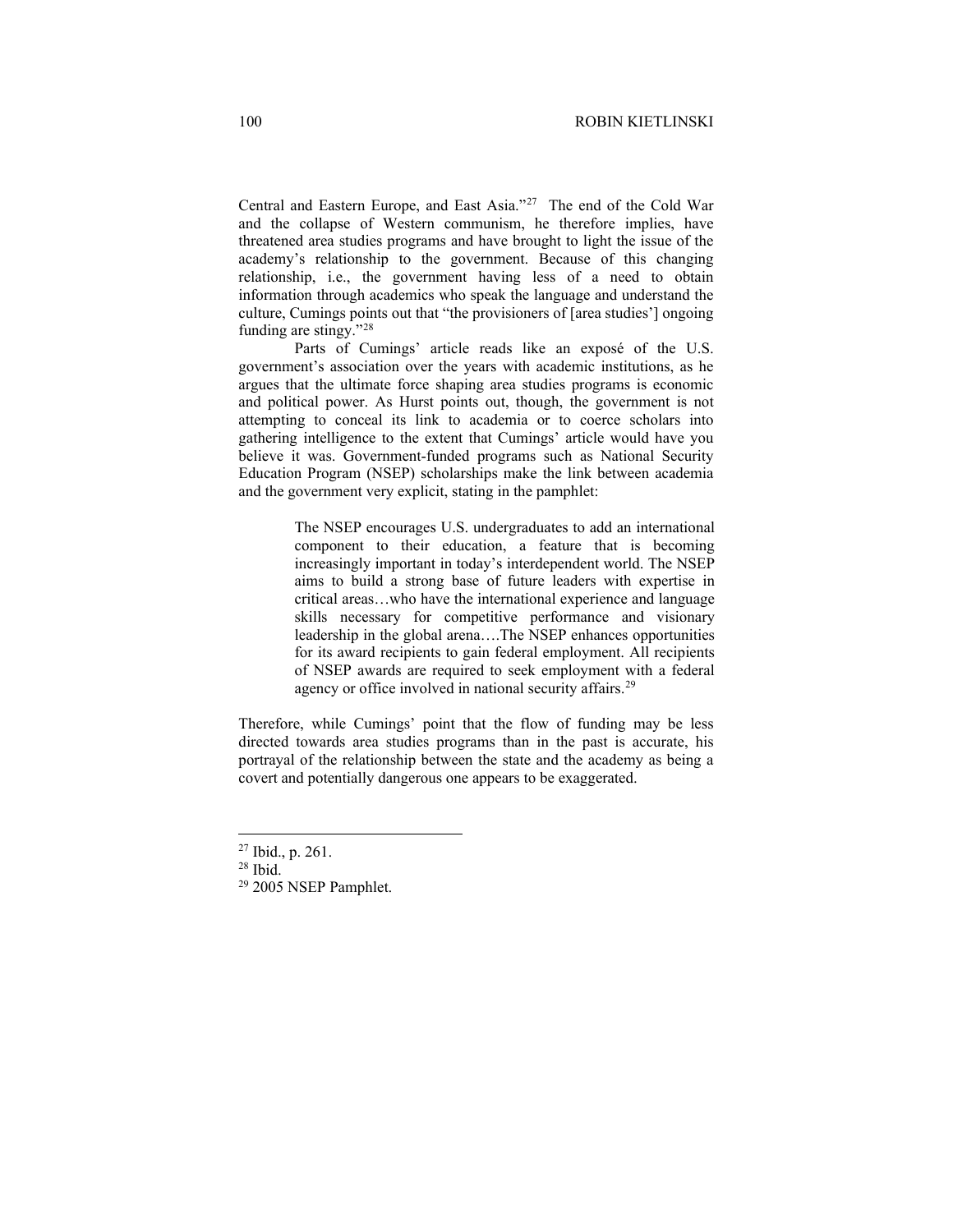## **(Further) Shortcomings**

While *Learning Places* focuses on the disciplinary scenarios that are nearest and dearest to its authors, the concerns surrounding area studies are not unique to U.S. institutions. The issues facing academic institutions in other parts of the world where area studies are common, namely Australia and Europe, are hardly mentioned.<sup>[30](#page-10-0)</sup> Even just a quick glance at the situations in these other countries can provide a significant comparative perspective that the book is lacking.

In a 2002 review of the state of Asian Studies in Australia by the Asian Studies Association of Australia entitled, "Maximizing Australia's Asia Knowledge: Repositioning and Renewal of a National Asset," the scholars who compiled the study wrote:

> The need for the review grew from a sense of crisis felt throughout the Humanities and Social Sciences in Australian universities, especially among those who study and teach about the countries of Asia. More than 80 percent of ASAA members who responded to our survey believe that Australian universities face a "crisis of renewal" in the next five years.<sup>[31](#page-10-1)</sup>

When asked about the problems endemic to area studies departments in Australian Universities, Rio Otomo, a professor of Japanese studies at the University of Melbourne says:

> Because Asian Studies are interdisciplinary, the lecturers are often half associated with their disciplinary base such as politics, history or sociology. But the main body of Asian Studies is language teaching, which means the dept is full of language teachers who did their PhDs on applied (socio) linguistics. This is the main income of the department because of the sheer number of language

<span id="page-10-0"></span><sup>&</sup>lt;sup>30</sup> Rey Chow mentions in a footnote that her perspective is based on those doing work in the United States, and notes, "Ironically, to those who work outside the United States, American Cultural Studies can appear to be – contrary to the charge that it is too empirical - already too theoretical," "Theory, Area Studies, Cultural Studies," p. 116.

<span id="page-10-1"></span><sup>&</sup>lt;sup>31</sup> "Maximizing Australia's Asia Knowledge: Repositioning and Renewal of a National Asset" (Asian Studies Association of Australia, Inc., 2002), p. 8.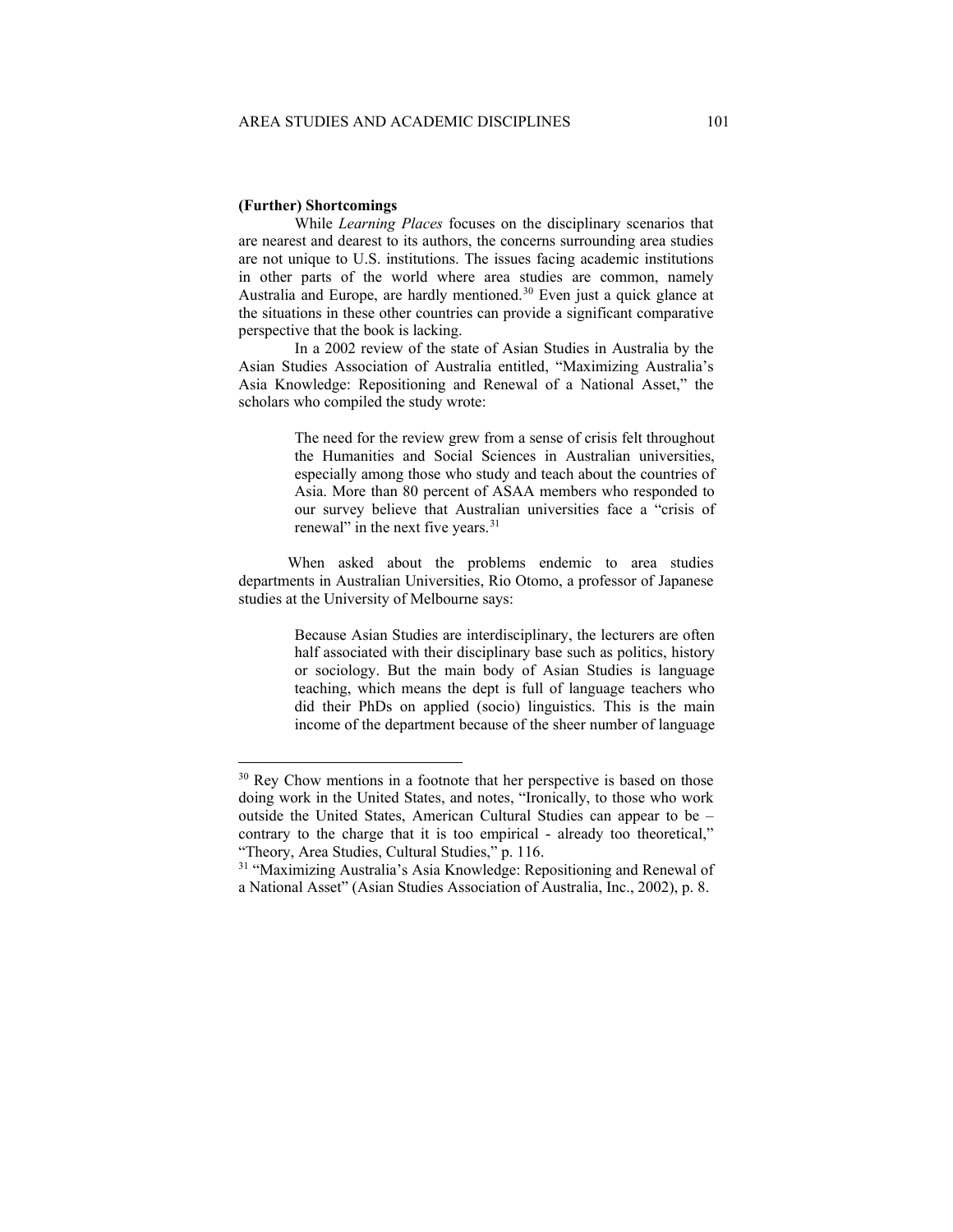students. But the professors and senior lecturers are usually "studies" people who lecture the subjects other than languages. There is a huge communication problem between the two sectors, and language lecturers often lack their representatives who can voice their concerns at the management level.<sup>[32](#page-11-0)</sup>

Brigitte Steger, a professor of Japanese studies at the University of Vienna who researches sleep in Japan, expressed similar concerns about area studies in Vienna. With respect to the Otomo's point about the department getting the bulk of its income from language teaching, Steger notes an important distinction of Austrian universities – that they are free and open to the public. The result is extreme over-crowding in classes and a low retention rate. The Japanese studies department, which has only four faculty members, currently has over 500 students. In 2005, 180 new students were admitted, and about twenty-five students got degrees (mainly at the BA level, but a handful of MA and PhDs were also awarded).<sup>[33](#page-11-1)</sup>

Another issue which is under-explored in *Learning Places* is the factor of personal preference when it comes to academics' choosing area studies over more traditional disciplines, and vice versa. The rigidly structured social sciences, for example, may seem too constraining for many scholars who wish to retain more personal autonomy and freedom within their "area" of study. These scholars, who may have equally strong interests in, say, literature and anthropology, might intentionally choose area or cultural studies because of the fuzzy boundaries and opportunities for disciplinary overlap that it can offer. Furthermore, the requirements for a degree in area studies might be more appealing and practical to a scholar than the broader, often theoretical, requirements demanded from the disciplines. Hurst, for example, focused on pre-modern Japanese history in his dissertation. In a conventional history department, he explains, he would have had to choose several other sub-fields to study in conjunction with Japanese history, like French or German history. The requirements demanded from his East Asian Languages and Cultures department, namely the study of other East Asian languages, proved to be far more germane and useful to his research.

<span id="page-11-0"></span><sup>&</sup>lt;sup>32</sup> Rio Otomo, "Re: Thanks so much!" E-mail to author, April 25, 2005.

<span id="page-11-1"></span><sup>33</sup> Brigitte Steger, Personal interview, April 27, 2005.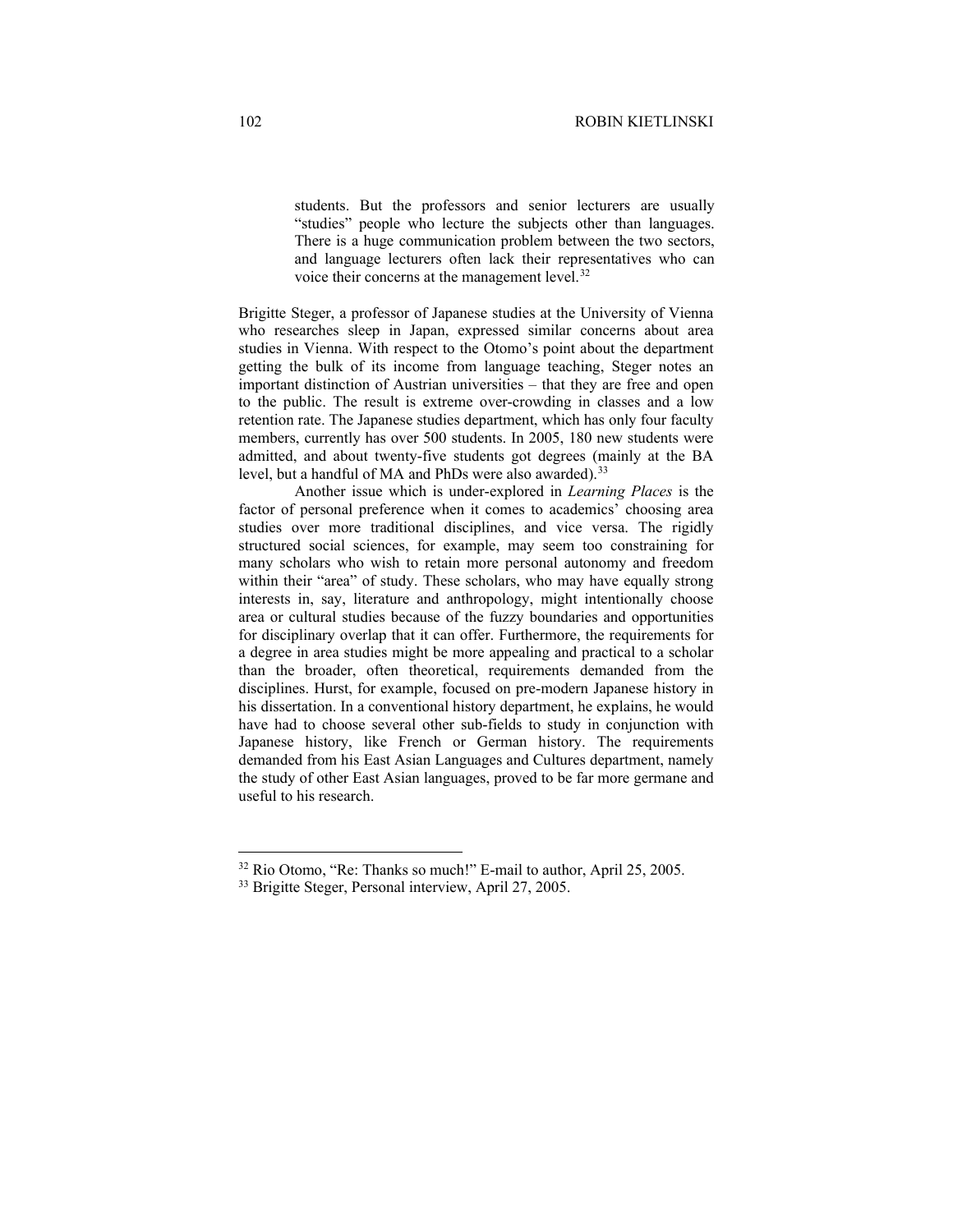For all the benefits of flexibility that area studies allow, though, there are also institutional barriers that can be problematic for those in the field. As Steger has noticed over the years, there tends to be a distinctive split when it comes to researching and teaching within area studies. In the research and publication phase, it is an ostensible advantage to have multiple disciplinary tools at your disposal. You can get research funding from, say, a social science foundation and/or the Japanese government, and can publish in a variety of disciplinary journals. However, when it comes to getting a job, the problem is that each university is set up slightly differently when it comes to area studies, so unless you are lucky enough to find an institution whose disciplinary overlap is consistent with your own,<sup>[34](#page-12-0)</sup> area studies scholars are more likely than those in the conventional disciplines to fall through the proverbial cracks. This underlying tension in scholarly goals – producing groundbreaking and interesting work on the one hand, and trying to maneuver the career path on the other,  $-$  is an easily discernible concern among many of those in area studies I have spoken with, particularly those who do not yet have jobs secured.

With respect to personal choice, Otomo's take on deciding to reside within an area studies department at the University of Melbourne encapsulates the sentiments of many of those in area studies with whom I have spoken:

> Overall, I'm happier outside a conventional discipline, and Asian Studies is often a good hiding place for me to pursue what I want

<span id="page-12-0"></span><sup>&</sup>lt;sup>34</sup> Steger points out the differences in disciplinary overlap between the U.S. institutions she has visited and the University of Vienna. She explains that the Japanese studies department in Vienna focuses primarily on ethnographic research in anthropology or sociology as opposed to the textual and literary focus of most U.S. departments. The history behind this disciplinary leaning, as Steger tells me, stems from the fact that that the department was started in the late 1930s when Japanese anthropologist Oka Masao collaborated with Austrian Japanophile Alexander Slawik. The department went through several incarnations, being fully enveloped into the anthropology department at one point during WWII, but in recent years has seen a tremendous surge in popularity and remains a thriving field of study, especially at the BA level. Personal interview, April 27, 2005.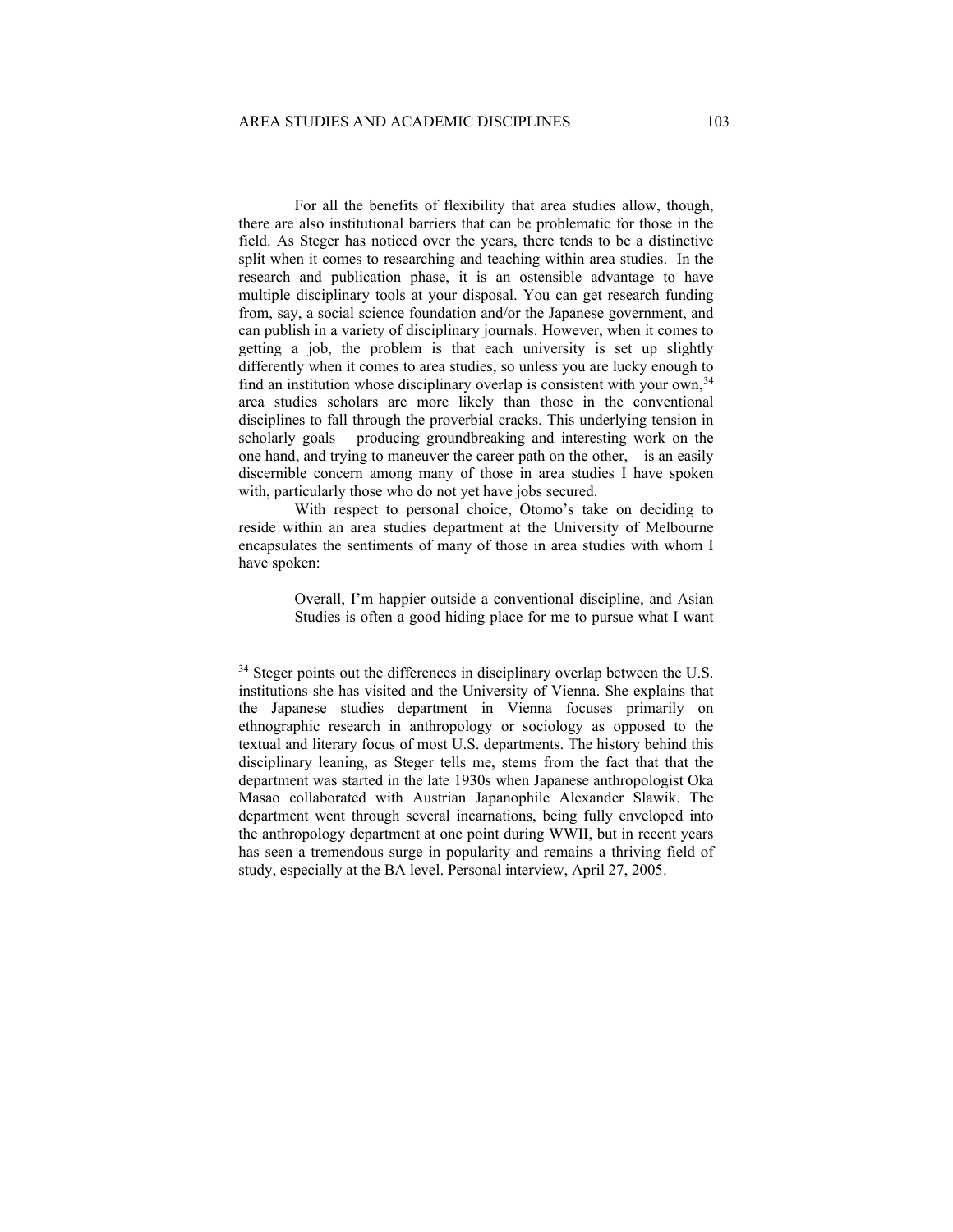to do. Because all humanities disciplines are becoming more and more inclusive in the choice of topics, it seems disciplinary confinement is something that is doomed to disappear at some stage. Or am I too optimistic?<sup>[35](#page-13-0)</sup>

## **Conclusion**

*New York Times* Op-Ed columnist David Brooks published a column in the *International Herald Tribune* entitled, "Reimagining Intelligence," in which he strongly endorses the continued effort of area specialists. Explaining a specific case from the 1960s (using recently declassified information), Brooks discusses how the CIA's conclusion in the '60s to abort attempts to improve relations with China was the opposite conclusion reached by Donald Zagoria, a China scholar. In short, Zagoria's knowledge of Chinese culture and understanding of how the Chinese would respond to and interpret moves by the US led to his far more accurate and helpful analysis than did the "compilations of data by anonymous technicians" that did not "draw patterns based on an understanding of Chinese history.["36](#page-13-1) Brooks' argument pulls together several of the central themes in this book, as well as the opinions of area studies scholars to whom I have spoken.

Throughout this article, a conscious effort has been made to remain neutral towards both sides of the debate, placing no greater emphasis on those arguments touting the merits of conventional disciplines than on those arguing for greater disciplinary fluidity. After a thorough consideration of why scholars either reject or endorse area studies, though, it seems that Brooks is accurate in deducing that there *is* a very real need for area specialists. The role of these scholars will remain controversial, though, as the varied positions expressed by the authors of this book can attest.

While some, like Cumings, believe that the problems of area studies reflect a dangerous connection between scholarship and the state, others see issues of academic boundaries as far less threatening and worthy

<span id="page-13-0"></span><sup>35</sup> Rio Otomo, "Re: Thanks so much!" E-mail to author, April 25, 2005. 36 David Brooks, "Reimagining Intelligence," *International Herald* 

<span id="page-13-1"></span>*Tribune,* April 5, 2005 (http://www.iht.com/articles/2005/04/04/opinion/ edbrooks .html).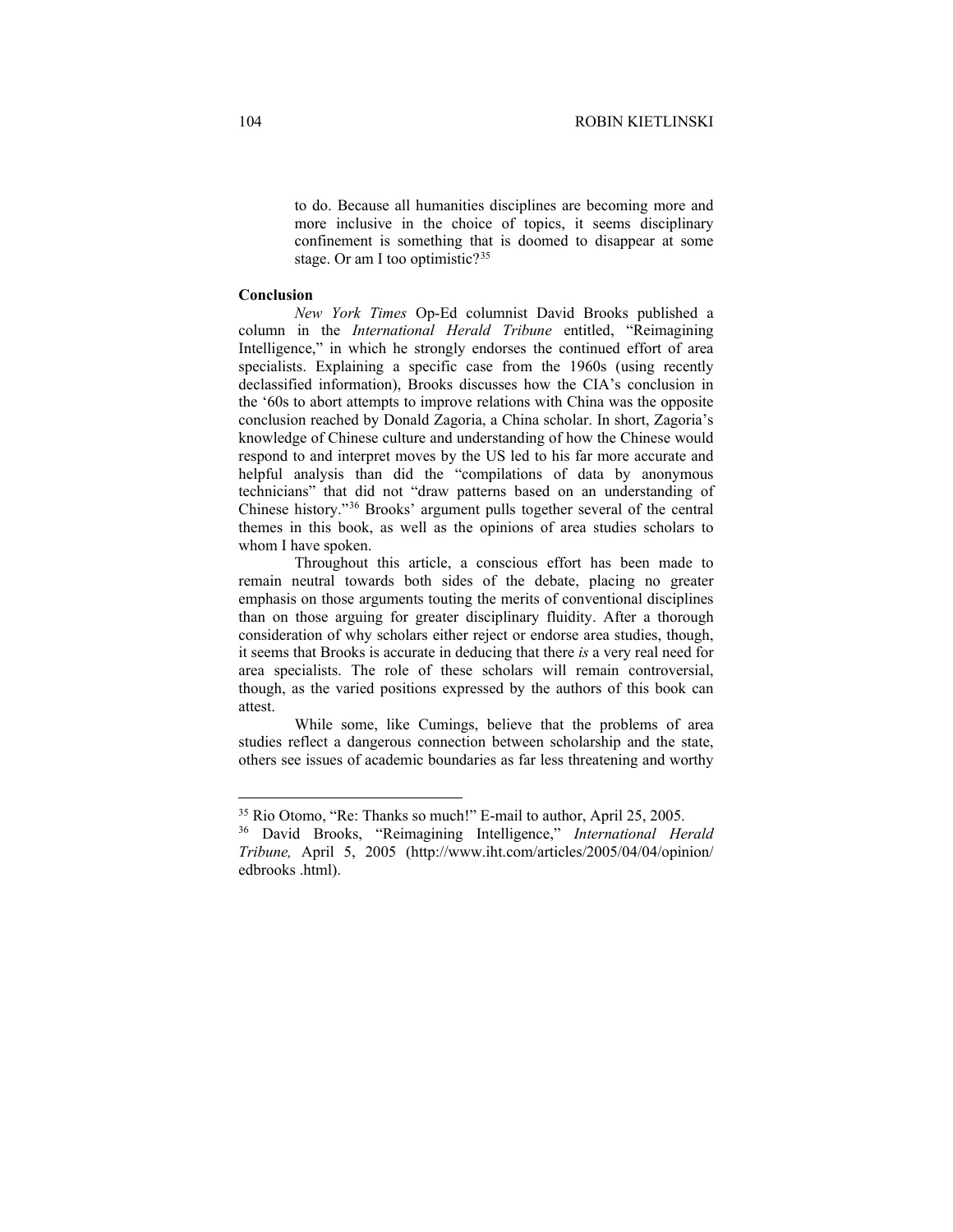of concern. If scholars in area studies are doing historical, anthropological, literary, economic, and theoretical research on a given geographical area, and scholars in the conventional disciplines are looking at the same area through historical, anthropological, literary, economic, and theoretical lenses, then does this argument get reduced to a question of semantics? Does the way departments label/organize themselves influence the scholarship that comes out of them, or do the scholars themselves have more individual agency than this paradigm would suggest?

It seems fair to say that the scholars comprising area studies departments tend to have more of an impact on the department than the department has on them, while in the conventional disciplines the reverse is true. Those in area studies choose a topic (related to a given country or region) to focus on and then have the freedom to choose the most appropriate methodology to approach that topic. So within our department, as Hurst points out, we have several professors working on "China," but all approaching it in very different ways and thus offering varied perspectives and analyses. Those in the conventional disciplines, on the other hand, prefer to use prescribed theoretical methodology to approach a chosen topic in order to empirically verify certain claims. Cumings eloquently illustrates the tension that arose between the social sciences and the "Orientalists" beginning in the early postwar period:

> Soon, a certain degree of separation which came from the social scientists inhabiting institutes of East Asian studies, whereas the Orientalists occupied departments of East Asian languages and culture. This implicit Faustian bargain sealed the postwar academic deal – and meant that the Orientalists didn't necessarily have to talk to the social scientists, after all. If they often looked upon the latter as unlettered barbarians, the social scientists looked upon the Orientalists as spelunkers in the cave of exotic information, chipping away at the wall of ore until a vein could be tapped and brought to the surface, to be shaped into useful knowledge by the carriers of theory.[37](#page-14-0)

It is precisely these differences in focus – language for the area studies and theory for the social scientists – which underlie the irreconcilable

<span id="page-14-0"></span><sup>37</sup> Cumings, "Boundary Displacement," p. 265.